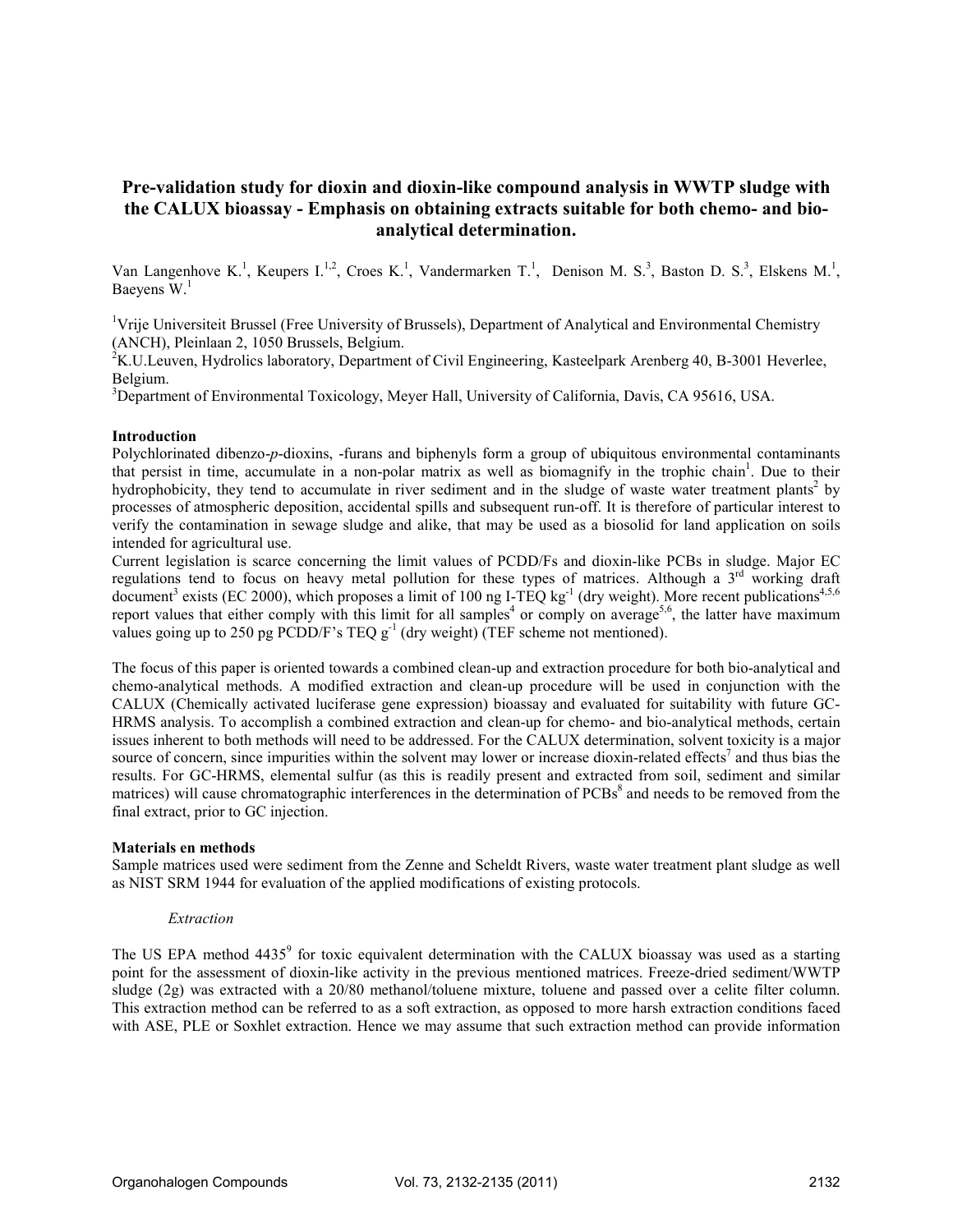regarding dioxin and dioxin-related compounds in a sample fraction that can be considered bio-available under average weather(ing) conditions.

## Purification and separation

Extracts were redissolved in 5mL n-hexane and completed with 2.5mL concentrated sulfuric acid<sup>10</sup> to break down any acid-labile compounds. The n-hexane layer was transferred to a three stage column series along with three 2mL n-hexane rinses of the sample extract. Extract and rinses first passed through a sulfuric acid silica column<sup>9,11</sup> followed by an activated copper column<sup>12</sup> (20% HCl solution for activation). Target compounds were thereafter trapped in an X-CARB column<sup>9</sup> and differentially eluted in a dioxin-like PCB and dioxin/furan fraction. Dioxin and dioxin-like PCB extracts were redissolved in 4mL of n-hexane and stored awaiting CALUX analysis.

#### CALUX analysis and data-processing

The Chemically activated luciferase gene expression method uses a wild type Hepa1c1c7 cell that has been stably transfected with a luciferase gene under control of the Aryl hydrocarbon receptor, allowing induction of luciferase by dioxin and dioxin-like compounds in a time-, dose-, ligand- and AhR-dependent manner<sup>13</sup>. The cell line(s) used are the H1L6.1c3 and H1L7.5c1 cell line, both are recombinant mouse hepatoma cells that are, respectively, transfected with the pGudLuc6.1- and 7.5 vectors. The latter is termed a  $3<sup>rd</sup>$  generation (G3) luciferase bioassay and can distinguish lower amounts of TCDD from basal levels (compared to the  $2<sup>nd</sup>$  generation bioassay), hence shifting the sensitivity of the bioassay to a lower TCDD concentration range<sup>14,15,16</sup>.

The CALUX protocol has been described in detail elsewhere<sup>16</sup>. Sample extracts are dosed as dilution curves (multiple serial dilutions for a single sample extract). Triplicate measurements are performed for the individual sample points as well as for the TCDD-standard curve. DMSO and media controls are included on every plate as negative controls.

Statistical analysis and BEQ quantification<sup>17</sup> involves fitting the four parameter Hill equation or the newer slope ratio method<sup>18</sup> using Excel. Briefly, the four parameter Hill function allows inverse prediction of single extract points based on the sigmoid curve plotted through the TCDD standard data points, where the parameters of the sigmoid fit are optimized by minimizing the sum of the squared errors via the solver add-in build in Excel. This has repercussions for the uncertainty assessment of the predicted BEQ-value due to multiplicative error propagation when switching from log-transformed data to a linear scale. Effective concentration (EC) ratios can also be applied. However, this requires full dose sample curves which may not always be obtained, as well as parallelism and equal efficacy of the sample relative to TCDD.

If sample curves deviate from the above conditions, a range of ECs can be given (EC20 to EC80) or a slope ratio method can be applied which utilizes Box-Cox transformations (linearization) and represents BEQ-values as the ratio of the sample to TCDD slope. This new data-analysis method<sup>18</sup> may help in precise analysis of dose potency since it does not require full sample dose curves, often an issue with low-contamination samples.

#### Results and discussion

Substantial differences from validated protocols and EPA methods are the addition of sulfuric acid directly to the extract and insertion of a copper column. The extra acid step is to facilitate break down of acid-sensitive compounds prior to transferring extracts onto the acid silica column and thus prevent clogging due to heavily contaminated samples (high organic load). From Figure 1 we can see that the treatment with sulfuric acid provides slightly higher BEQ-values (only the dioxin fraction is shown for individual experiments), but that this difference is not statistically significant (two-sided paired t-test of 0.106 and 0.917 for Scheldt and SRM 1944 (results not shown) respectively). Blanks for this treatment showed no elevated response.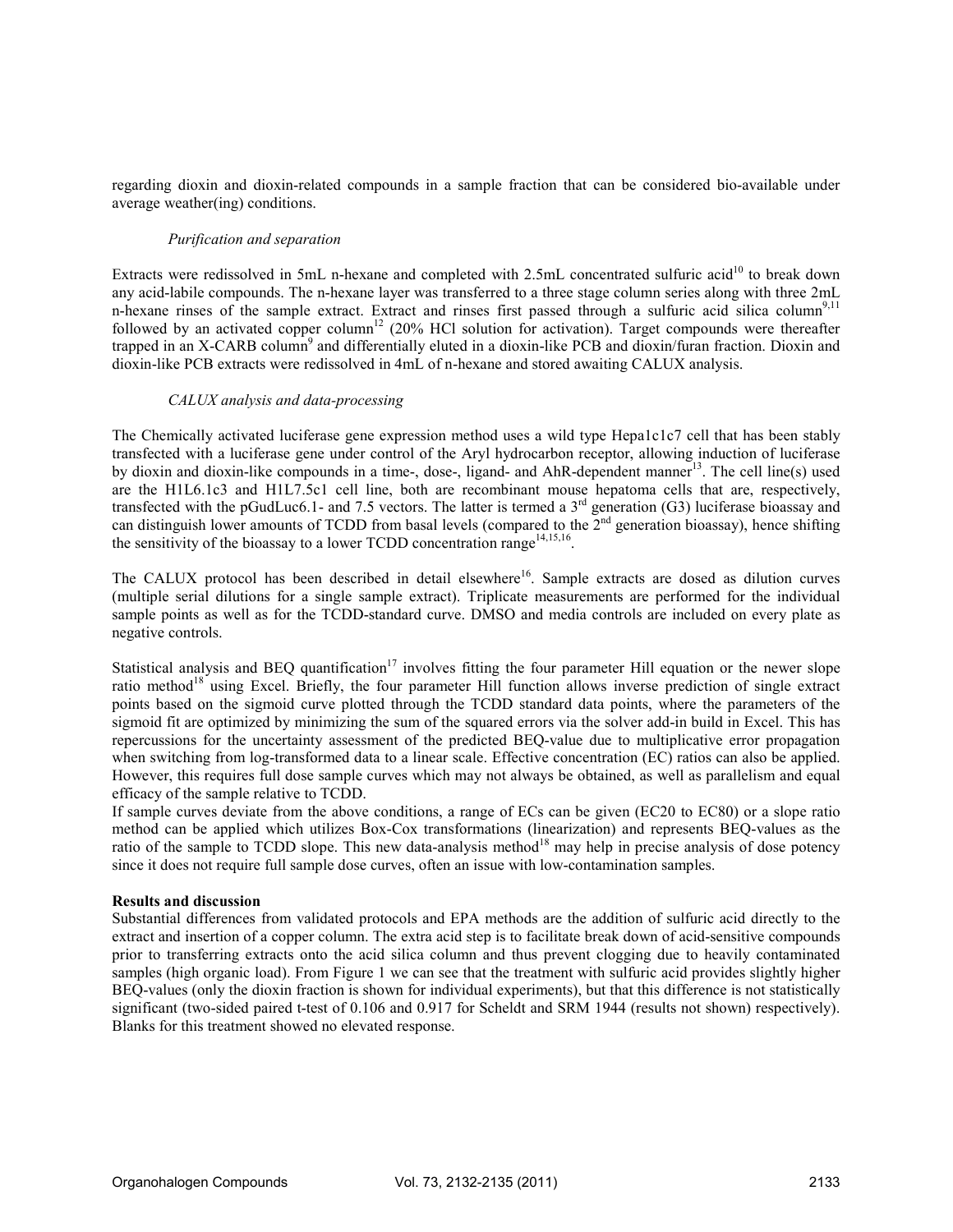Sample extracts (Scheldt River, Zenne River and SRM; see right part of Figure 1) were analyzed for evaluation of copper on the BEQ-result (acid-pretreatment occurred for all these samples). Results can be seen in Figure 1 (right, dioxin fraction only) and indicate no clear influence of the addition of copper in the clean-up process (no statistical significance with p-values of 0.03 up to 0.71 using a two-sided paired t-test).



Figure 1: BEQ-values (pg TCDD/g sample) based on the slope-ratio method for the dioxin fraction of selected samples treated with or without sulfuric acid prior to clean-up [Left] and with or without copper in the experimental set-up for clean-up [Right]. Error bars indicate the expanded uncertainty, extracts were dosed to the H1L7.5c1 cell line.

Scheldt River sediment ranged from around 400 to 770 pg TCDD/g sample (both with and without sulfuric acid addition) for Scheldt [1-4] (Figure 1, left) and had values of 455-855 pg TCDD/g sample for Scheldt [5-6] (all acid pre-treatment, with or without copper, Figure 1, right).



## Figure 2: Analysis result of a WWTP sludge sample with TCDD standard curve (nM,  $\Diamond$ ), sludge dioxin fraction (mg,  $\blacksquare$ ) and sludge PCB fraction (mg,  $\blacktriangle$ ) using the H1L6.1c3 CALUX cell line (values on the x-axis depicted on a log scale).

As a preliminary result, a WWTP sample (undisclosed source, Figure 2) was measured by analyzing a 9-point dilution curve (factor of 5 for both the dioxin and PCB fraction) and resulted in 188 pg TCDD/g sample (slope ratio method adjusted for different efficacy) or 317, 198 and 124 pg TCDD/g sample (Hill four parameter adjusted for different efficacy; EC20, 50 and 80 values) for the dioxin fraction and 5 pg TCDD/g sample (Hill four parameter not adjusted for efficacy; EC50) for the PCB fraction. It is expected that a plateau will be reached (this specific sample)